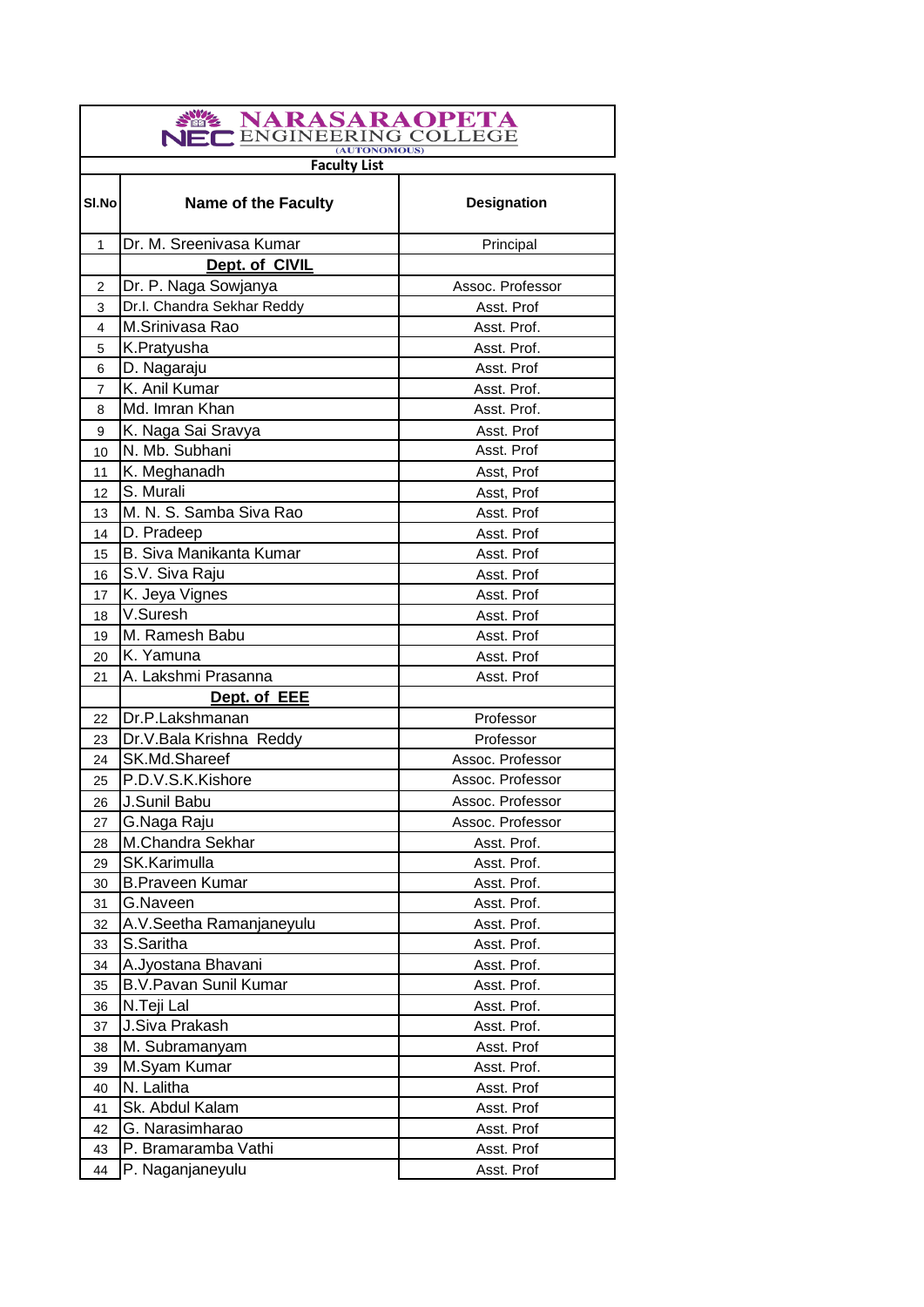|    | Dept. of Mechanical Engg. |                  |
|----|---------------------------|------------------|
| 45 | Dr. D. Suneel             | Professor&Dean   |
| 46 | Dr. B. Venkata Siva       | Professor        |
| 47 | Dr. D. Jagadish           | Professor        |
| 48 | Dr. B. Ravi Naik          | Professor        |
| 49 | Dr. M. Ramakotaiah        | Professor        |
| 50 | T.V. Rao                  | Professor        |
| 51 | Dr. M. Naveen Kumar       | Assoc. Professor |
| 52 | Dr. S. Jaya Krishna       | Assoc. Professor |
| 53 | Dr. T. R. Santhosh kumar  | Assoc. Professor |
| 54 | Dr. P. Suresh Babu        | Assoc. Professor |
| 55 | M. Venkaiah               | Assoc. Professor |
| 56 | P.Srinivasa Rao           | Assoc. Professor |
| 57 | Ch.Sekhar                 | Assoc. Professor |
| 58 | K.Kiran Chand             | Assoc. Professor |
| 59 | P. Sravani                | Asst. Prof.      |
| 60 | N. Vijaya Sekhar          | Asst. Prof       |
| 61 | G.Bhargav                 | Asst. Prof.      |
| 62 | <b>T.Ashok Kumar</b>      | Asst. Prof.      |
| 63 | B. Rajiv Kumar            | Asst. Prof       |
| 64 | R.Chinna Rao              | Asst. Prof.      |
| 65 | P.Venkata Krishna         | Asst. Prof.      |
| 66 | P. Kiran Kumar            | Asst. Prof.      |
| 67 | M. Venkanna Babu          | Asst. Prof       |
| 68 | K. John Babu              | Asst. Prof       |
| 69 | P. Narasaiah              | Asst. Prof       |
| 70 | K. Goverdhan Reddy        | Asst. Prof       |
| 71 | E. Saidulu                | Asst. Prof       |
| 72 | Sk. Bajan                 | Asst. Prof       |
| 73 | Sk. Nagul Meeravali       | Asst, Prof       |
| 74 | B. Rambabu                | Asst, Prof       |
| 75 | M. Srinivasarao           | Asst. Prof       |
| 76 | Y. Suvarna Kumar          | Asst. Prof       |
| 77 | A. Pavan Kumar            | Asst. Prof.      |
| 78 | D. Raghavendra            | Asst. Prof       |
|    | Dept. of ECE              |                  |
| 79 | Dr. V. Venkata Rao        | Professor        |
| 80 | Dr. K. Srinivasa Ravi     | Professor        |
| 81 | Dr. Sk. Sd. Basha         | Professor        |
| 82 | Dr. G. Lakshmi Narayana   | Professor        |
| 83 | Dr. T. Santhi             | Professor        |
| 84 | Dr. R. Siva Kumar         | Professor        |
| 85 | Dr. T. Ravi Chandra Babu  | Professor        |
| 86 | Dr. D. Subba Rao          | Professor        |
| 87 | Dr. K. Laxma Reddy        | Professor        |
| 88 | Dr. N. Veda Kumar         | Professor        |
| 89 | Dr. K. Raju               | Professor        |
| 90 | Dr. B. Raghavaiah         | Professor        |
| 91 | Dr. Amit Gupta            | Professor        |
| 92 | Dr. J.V.K.Ratnam          | Assoc. Professor |
| 93 | Dr. A.V.Nageswara Rao     | Assoc. Professor |
| 94 | Dr. Sk. Bajidvali         | Assoc. Professor |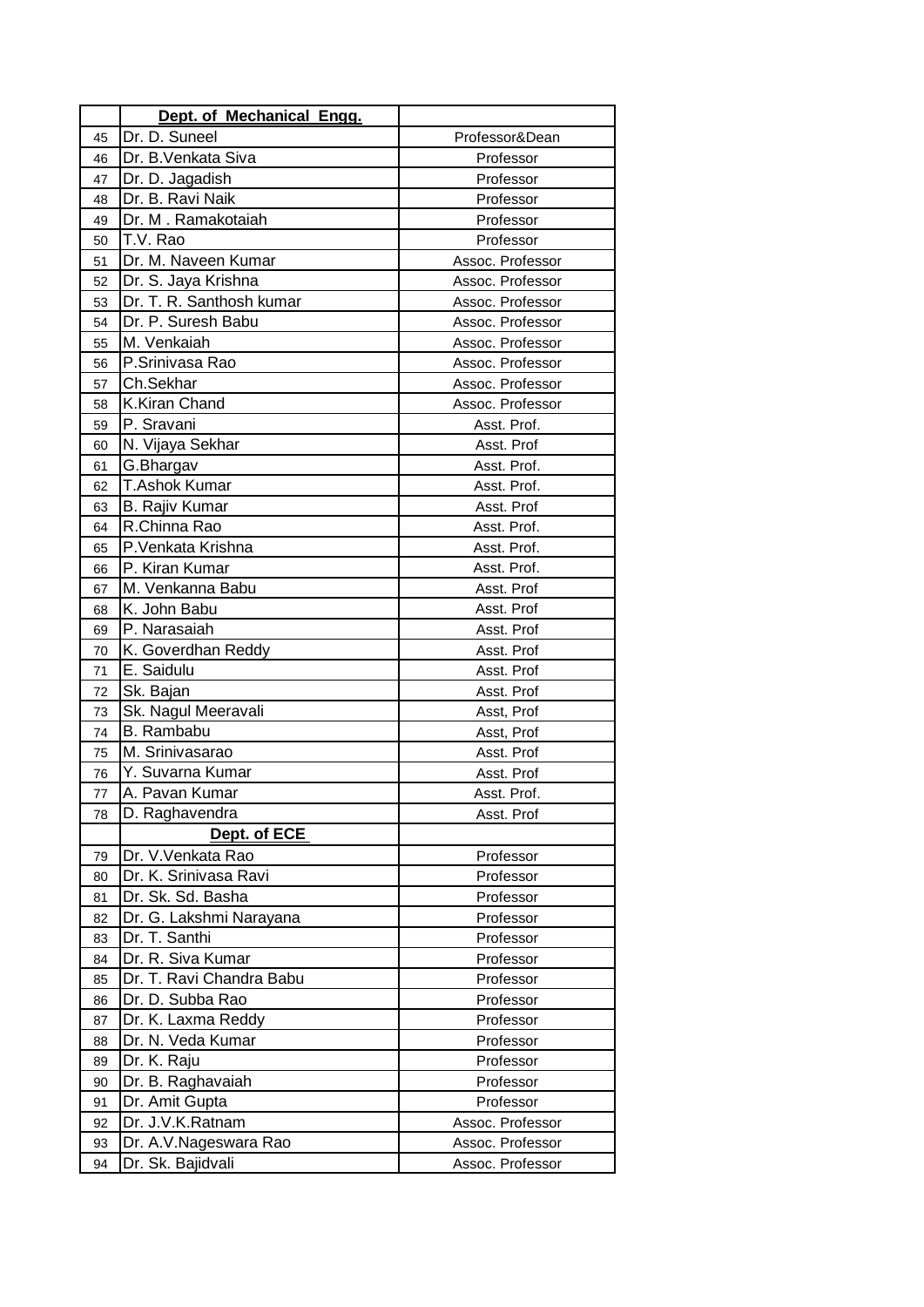| 95  | P.S.S.Chakravarthi         | Assoc. Professor |
|-----|----------------------------|------------------|
| 96  | J.Narasimha Rao            | Assoc. Professor |
| 97  | N.Sayedu Khasim            | Assoc. Professor |
| 98  | N.Srinivasa Rao            | Assoc. Professor |
| 99  | P.Bhagya Raju              | Assoc. Professor |
| 100 | Dr. R. Sambasiva Naik      | Asst. Prof       |
| 101 | B. Suneetha                | Asst. Prof.      |
| 102 | M. Srinivasa Rao           | Asst. Prof.      |
| 103 | V.Naveen Raja              | Asst. Prof.      |
| 104 | E. Narendra                | Asst. Prof       |
| 105 | Sk. Zuber Basha            | Asst. Prof.      |
| 106 | A.Raveendra Babu           | Asst. Prof.      |
| 107 | T.Indira                   | Asst. Prof.      |
| 108 | K.Sheela                   | Asst. Prof.      |
| 109 | G.Bhavani                  | Asst. Prof.      |
| 110 | <b>Shaik Mohammed Umar</b> | Asst. Prof.      |
| 111 | N.Narayana                 | Asst. Prof.      |
| 112 | N.Rajeev Reddy             | Asst. Prof.      |
| 113 | CH. Karthik                | Asst. Prof       |
| 114 | A. Venkata Siva            | Asst. Prof.      |
| 115 | N. Dasaradh                | Asst. Prof       |
| 116 | A. Kanchana                | Asst. Prof       |
| 117 | J. Pallavi                 | Asst. Prof       |
| 118 | G. S. Joe victor           | Asst. Prof       |
| 119 | Sk. Arifa Begam            | Asst. Prof       |
| 120 | Ch. Adi Babu               | Asst. Prof       |
| 121 | J. Sravanthi               | Asst. Prof       |
| 122 | K. Sivakumari              | Asst. Prof       |
| 123 | B. Srinivasarao            | Asst. Prof       |
| 124 | D. Sai Chandrika           | Asst. Prof       |
| 125 | R. Naraiah                 | Asst, Prof       |
| 126 | Sk. Asifa                  | Asst, Prof       |
| 127 | M. Suneel Raja             | Asst, Prof       |
| 128 | Sk. Md Gouse               | Asst. Prof       |
| 129 | Sk. Masthan Shareef        | Asst. Prof       |
| 130 | B. Siva Nageswararao       | Asst. Prof       |
| 131 | M. Hari Haranadha Sastry   | Asst. Prof       |
| 132 | G. Rajavali                | Asst. Prof       |
| 133 | G. Sambasiva Rao           | Asst. Prof       |
|     | Dept. of C.S.E             |                  |
| 134 | Dr.S.N.Tirumala Rao        | Professor        |
| 135 | Dr.B.Jhansi Vazram         | Professor        |
| 136 | Dr. S.V.N. Srinivasu       | Professor        |
| 137 | Dr. M. Bala Raju           | Professor        |
| 138 | Dr. P. Srinivasa Murthy    | Professor        |
| 139 | Dr. K. Sai Anusha          | Professor        |
| 140 | Dr. G. Syam Prasad         | Professor        |
| 141 | Dr. T.V. Sai Krishna       | Professor        |
| 142 | Dr. K. Lakshminadh         | Professor        |
| 143 | Dr. S. Siva Nageswara Rao  | Professor        |
| 144 | Dr. G.L.N.Jayapradha       | Professor        |
| 145 | Dr. K.S.M.V. Kumar         | Professor        |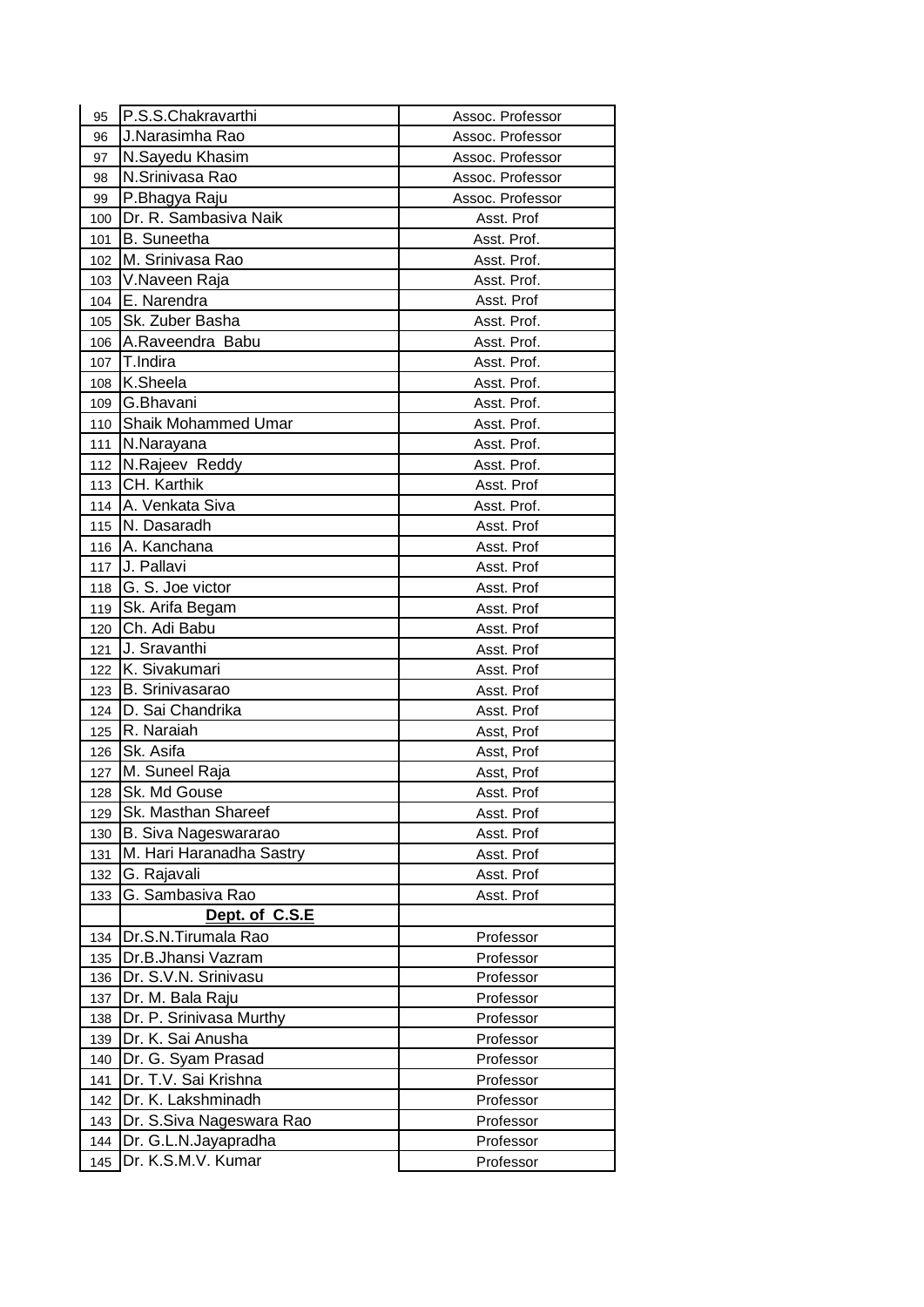|     | 146 V. Mahesh Babu       | Professor        |
|-----|--------------------------|------------------|
| 147 | Dr. M. Venkata Reddy     | Assoc. Professor |
| 148 | Dr. Somaraju Mouli       | Assoc. Professor |
| 149 | M. Sireesha              | Assoc. Professor |
| 150 | K. Gnanendra             | Assoc. Professor |
| 151 | Sd. Rizwana              | Asst. Prof.      |
| 152 | P. Swathi                | Asst. Prof.      |
| 153 | Sk. Subhani              | Asst. Prof.      |
| 154 | Sk. Khaja Mohiddin Basha | Asst. Prof.      |
| 155 | Ch. Lakshmi Tulasi       | Asst. Prof.      |
| 156 | O. Aruna                 | Asst. Prof.      |
| 157 | S. Deva Raju             | Asst. Prof.      |
| 158 | SK. Gousya Pyari         | Asst. Prof.      |
| 159 | K. Rambabu               | Asst. Prof.      |
| 160 | G. Lakshminarayana       | Asst. Prof.      |
| 161 | Sk. Rafi                 | Asst. Prof.      |
| 162 | M. Satyam Reddy          | Asst. Prof.      |
| 163 | K V.Narasimha Reddy      | Asst. Prof.      |
| 164 | D. Raju                  | Asst. Prof.      |
| 165 | K. Shishir               | Asst. Prof.      |
| 166 | P. Rama Devi             | Asst. Prof       |
| 167 | O. Sambasivarao          | Asst. Prof       |
| 168 | K. Ramani                | Asst. Prof       |
| 169 | U. Vijay Kumar           | Asst. Prof       |
| 170 | Ch. Anil                 | Asst. Prof       |
| 171 | N. Anantha Rami Reddy    | Asst. Prof       |
| 172 | K. Arun                  | Asst. Prof       |
| 173 | Sk. Sameerunnisa         | Asst. Prof       |
| 174 | A. Thanuja               | Asst. Prof       |
| 175 | B. Siva Kanaka Raju      | Asst. Prof       |
| 176 | K. V. Pavan Kumar        | Asst. Prof       |
| 177 | R. Dilip Kumar           | Asst. Prof       |
| 178 | T. Venkata Manohar       | Asst. Prof       |
| 179 | B. Rama Krishna          | Asst. Prof.      |
| 180 | G. Venkateswararao       | Asst. Prof.      |
| 181 | Y. Chandana              | Asst. Prof.      |
| 182 | M. Ramakrishna Reddy     | Asst. Prof.      |
| 183 | D. Srinivasarao          | Asst. Prof.      |
| 184 | G. Srinadh               | Asst. Prof.      |
| 185 | A. Janardhana Rao        | Asst. Prof       |
| 186 | K. Jayaprakash           | Asst. Prof       |
| 187 | D. Venkata Reddy         | Asst. Prof       |
| 188 | R. Sowjanya              | Asst. Prof       |
|     | Dept. of CSE (AI)        |                  |
| 189 | <b>B.</b> Sathish Kumar  | Asst. Prof.      |
| 190 | R. Saritha               | Asst. Prof       |
| 191 | M. Nandini               | Asst. Prof       |
| 192 | K. Ashok                 | Asst. Prof       |
|     | Dept. of I.T.            |                  |
| 193 | K.Hajarathaiah           | Assoc. Professor |
| 194 | M.Syam Kumar             | Assoc. Professor |
| 195 | S. Chaitanya Bharathi    | Asst. Prof       |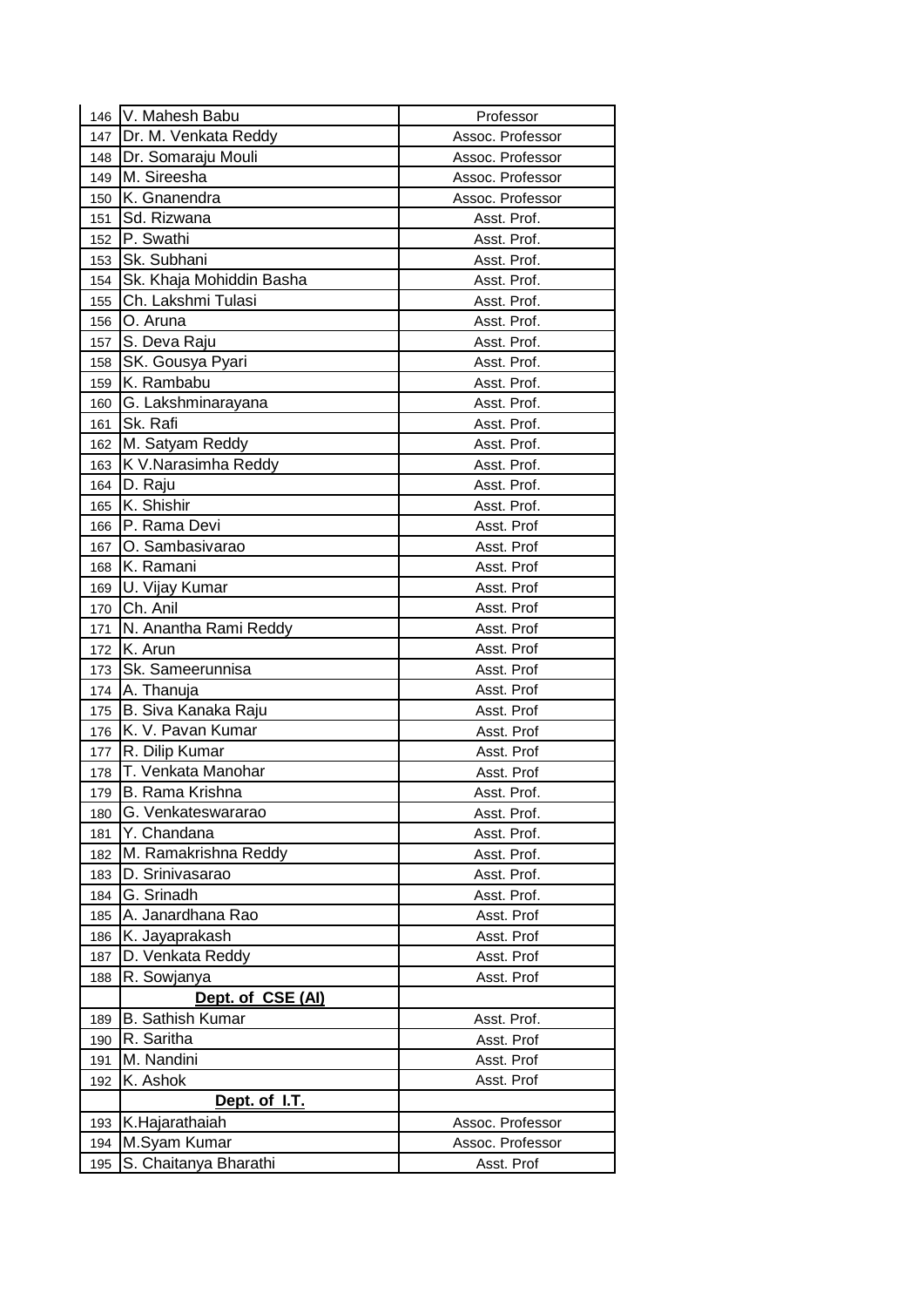| 196 | K.V. Srinivas           | Asst. Prof       |
|-----|-------------------------|------------------|
| 197 | B. Monika               | Asst. Prof       |
| 198 | R. Kartheek             | Asst. Prof       |
| 199 | Sk. Mohammed Jany       | Asst. Prof       |
| 200 | P. Ramesh Babu          | Asst. Prof       |
|     | Dept. of MCA            |                  |
| 201 | Y. Suhasini             | Professor        |
| 202 | M.Mamatha               | Assoc. Professor |
| 203 | G.Samba Siva Rao        | Asst. Prof.      |
| 204 | P. Revathi              | Asst. Prof.      |
| 205 | Sk. Akbar Saleem        | Asst. Prof.      |
| 206 | M. Sai Yaswanth         | Asst. Prof.      |
| 207 | T. Venkatarao           | Asst. Prof       |
| 208 | M. Mounica Naga Bhavani | Asst. Prof       |
| 209 | <b>B. Siva Prasad</b>   | Asst. Prof       |
|     | Department of M.B.A     |                  |
| 210 | Dr. Y. Siva Reddy       | Assoc. Professor |
| 211 | Dr. P. Pattabhiram      | Assoc. Professor |
| 212 | T.Mallikarjuna Rao      | Assoc. Professor |
| 213 | I.Sridhar               | Assoc. Professor |
| 214 | Sk. Kareem Basha        | Assoc. Professor |
| 215 | D.Lakshmi Sowjanya      | Asst. Prof.      |
| 216 | G. Krishnam Raju        | Asst. Prof.      |
| 217 | Y. Suresh               | Asst. Prof.      |
| 218 | Sd. Salma               | Asst. Prof       |
| 219 | V. Hima Bindu           | Asst. Prof       |
| 220 | T.L. Sravani Kumari     | Asst. Prof       |
| 221 | D. Satish Babu          | Asst. Prof       |
|     | B S & H (English)       |                  |
| 222 | Dr.K. P. Lakshmi        | Professor        |
| 223 | V. Aruna                | Assoc. Professor |
| 224 | Z. Mohana Rao           | Assoc. Professor |
| 225 | G. Radha Krishna Murthy | Assoc. Professor |
| 226 | Dr. V. Sharon Luther    | Asst. Prof       |
| 227 | M. Purna Chandra Rao    | Asst. Prof.      |
| 228 | Ch. Krishna             | Asst. Prof.      |
| 229 | <b>B.</b> Vemaiah       | Asst. Prof       |
| 230 | P. Prabhu Preethi       | Asst. Prof       |
| 231 | A. Venu Gopal           | Asst. Prof       |
|     | <b>Mathematics</b>      |                  |
| 232 | Dr. Sk. Mohiddin Shaw   | Professor        |
| 233 | Dr. G. Dharmaiah        | Professor        |
| 234 | Dr. R. Mohana Ramana    | Assoc. Professor |
| 235 | Dr. Ch. Maheswari       | Assoc. Professor |
| 236 | D. Umasankar            | Assoc. Professor |
| 237 | M. Prasad               | Assoc. Professor |
| 238 | A. Aparna               | Assoc. Professor |
| 239 | Dr. N. Ravi Babu        | Asst. Prof.      |
| 240 | Jakka Radhika           | Asst. Prof       |
| 241 | K.Uma Rani              | Asst. Prof       |
| 242 | Sd. Roshini Banu        | Asst. Prof       |
|     |                         |                  |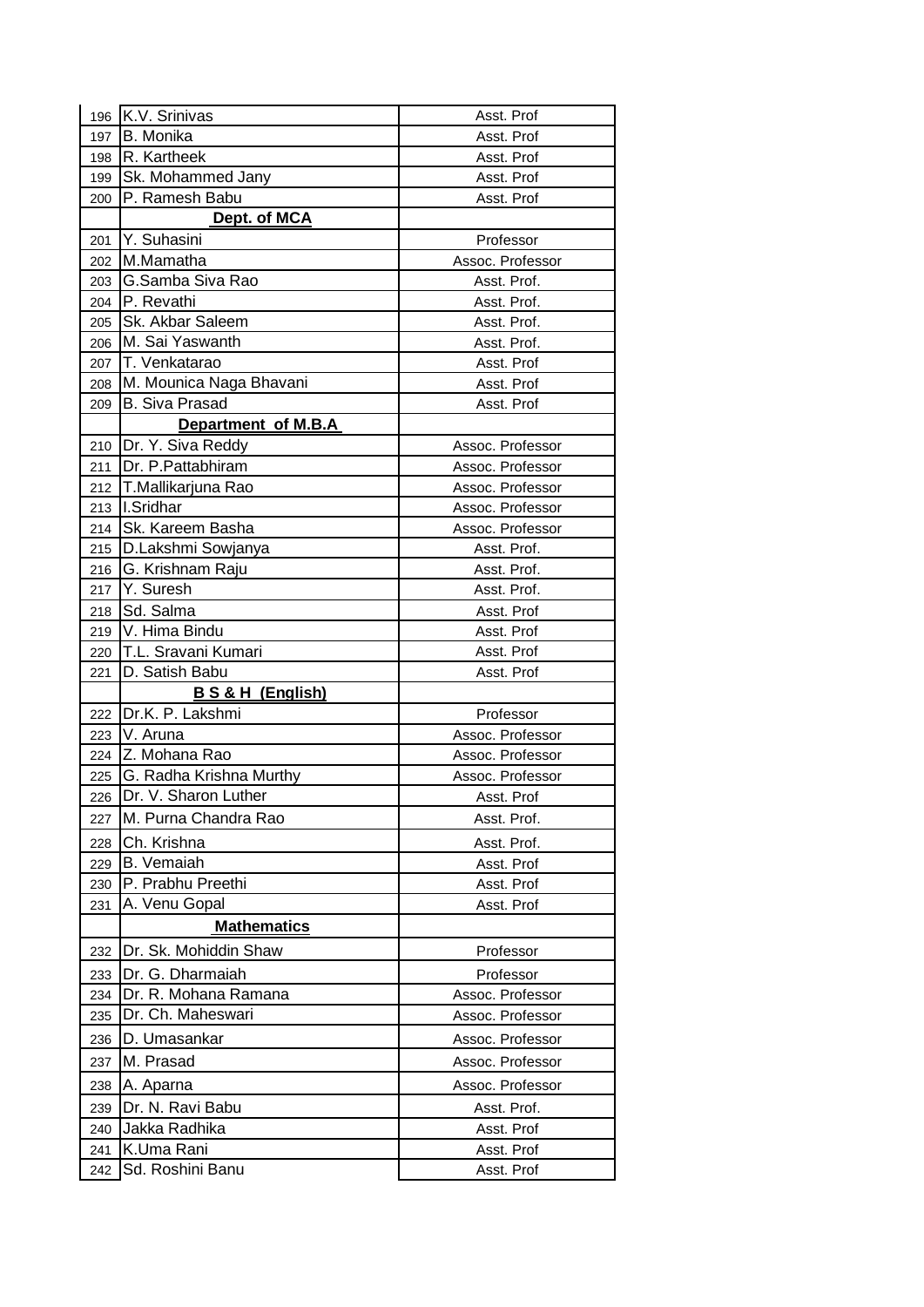|     | 243 B. Swapna                | Asst. Prof       |
|-----|------------------------------|------------------|
|     | <b>PHYSICS</b>               |                  |
| 244 | Dr.T.V.S.M. Mohan Babu       | Professor        |
| 245 | Dr.T. Anjaneyulu             | Professor        |
| 246 | Dr. K. Neeraja               | Professor        |
| 247 | Dr. N. Giridhar Babu         | Professor        |
| 248 | G.S. John                    | Asst. Prof.      |
| 249 | A. Raju                      | Asst. Prof       |
| 250 | A. Anjaneyulu                | Asst. Prof       |
|     | <b>CHEMISTRY</b>             |                  |
| 251 | Dr. J. Srinivasa Rao         | Professor        |
| 252 | Dr. P.N.V.V.L. Pramila Rani  | Asst, Prof       |
| 253 | Dr. Y. Lakshman Kumar        | Asst, Prof       |
| 254 | G.Mary Janeefa               | Asst, Prof       |
| 255 | <b>B.Santhi</b>              | Asst, Prof       |
| 256 | G. Sagar Kumar               | Asst, Prof       |
| 257 | <b>B.</b> Srinu              | Asst, Prof       |
| 258 | Dr. T. Anusha                | Asst, Prof       |
|     | <b>Environmental Science</b> |                  |
| 259 | Dr. K. Sreenivasulu          | Assoc. Professor |
|     | <b>Placement Cell</b>        |                  |
| 260 | Dr. O.Ananda                 | Asst. Prof       |
|     | <b>Physical Education</b>    |                  |
| 261 | L. Krishna Reddy             | P.D.             |
| 262 | K. P. Khasim Saheb           | P.D              |
| 263 | N. Jhansi Rani               | P.D              |
|     | <b>Librarian</b>             |                  |
|     | 264 Dr. B. Dhana Lakshmi     | Librarian        |

| <b>Details of Non Teaching Staff (Department wise)</b> |                       |                     |
|--------------------------------------------------------|-----------------------|---------------------|
| SI.                                                    | <b>Name</b>           | <b>Designation</b>  |
| No.                                                    |                       |                     |
| 1                                                      | <b>G. MADHAVI</b>     | P.A to Principal    |
| $\overline{2}$                                         | S. KOTESWARARAO       | Jr.Assistant.       |
| 3                                                      | G.V.V.M.PRASAD        | Jr.Assistant.       |
| 4                                                      | S. PRASAD             | Jr. Accountant      |
| 5                                                      | S.V. RAJESH           | Jr.Assistant.       |
| 6                                                      | A. NAGA RAJU          | Jr.Assistant.       |
| 7                                                      | M. NARESH BABU        | Jr.Assistant.       |
| 8                                                      | <b>Sk. RAHAMTULLA</b> | <b>COM-OPERTOR</b>  |
| 9                                                      | R. SRINIVASA RAO      | Fitter              |
| 10                                                     | R.K. RAJA RAO         | Jr. Asst            |
| 11                                                     | I. SIVAIAH            | Jr. Asst            |
| 12                                                     | <b>CH.PADMA</b>       | Jr. Asst.           |
| 13                                                     | <b>SK. NAGURA</b>     | Jr. Asst.           |
| 14                                                     | Ch. ANNAPURNA         | <b>Junior Asst</b>  |
| 15                                                     | A. VAMSI KUMAR        | Data Entry Operator |
| 16                                                     | M. SAIRAM             | Jr.Lib.Assistant    |
| 17                                                     | M. HEMA LATHA         | Jr.Lib.Assistant    |
| 18                                                     | CH.SRINIVASA CHARY    | <b>Book Keeper</b>  |
| 19                                                     | P. MAHABOOB KAHN      | <b>Book Keeper</b>  |
| 20                                                     | D. CHANTI             | Attender            |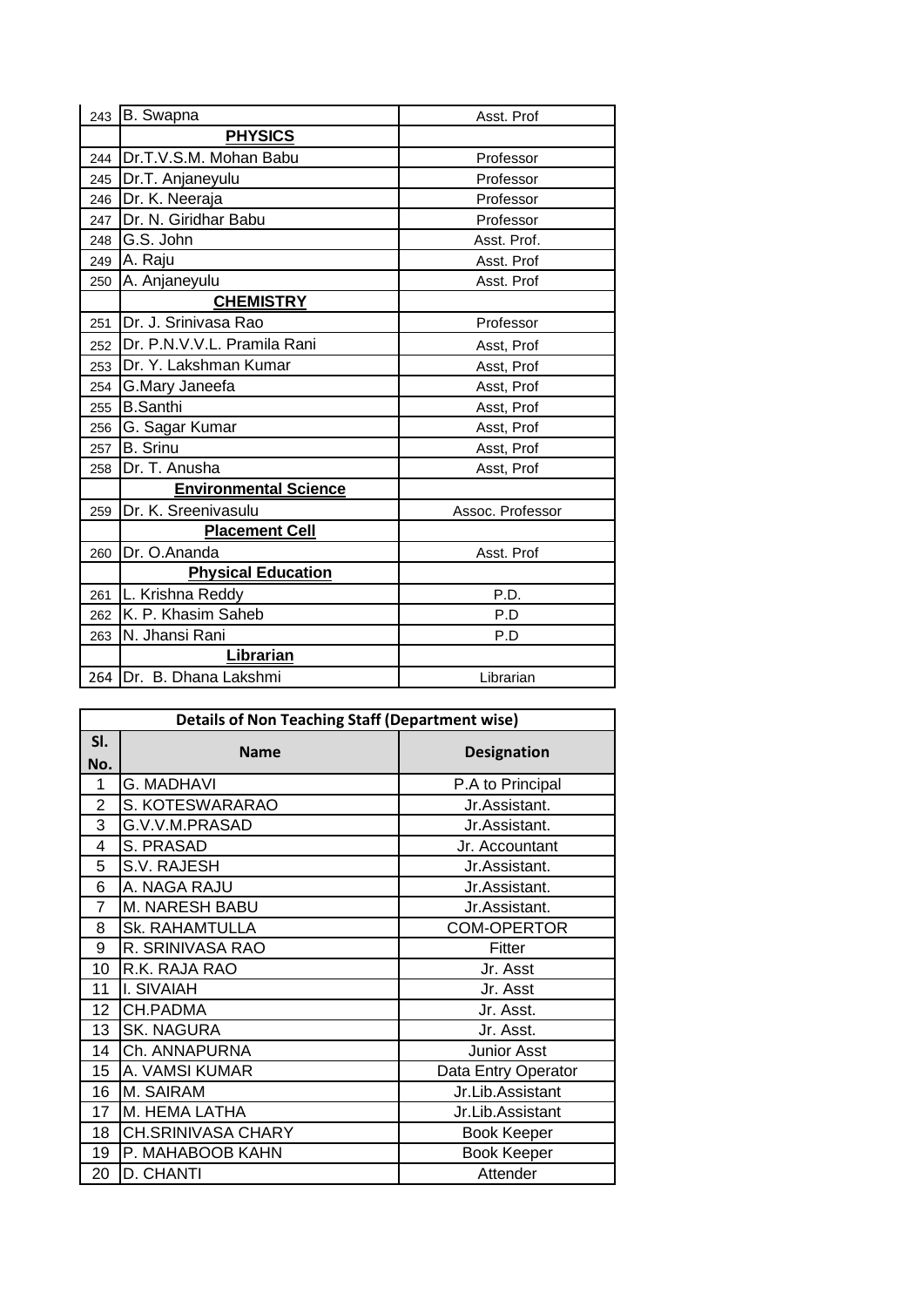| 22               | <b>B. NARASIMHA RAO</b><br><b>SHAIK MAHAMMAD RAFI</b> | Attender<br>Attender                    |
|------------------|-------------------------------------------------------|-----------------------------------------|
| 23               | P. KOTESWARA RAO                                      | Attender                                |
| 24               | SK. SHAJAHAN                                          | Attender                                |
| 25               | D. MAHESH BABU                                        | Attender                                |
| 26               | K. KRISHNA REDDY                                      | Attender                                |
| 27               | D. YALLAMANDA                                         | Attender                                |
| 28               | <b>G. YOHANU</b>                                      | <b>Site Superviser</b>                  |
| 29               | P. SAMBASIVA RAO                                      | Supervisor                              |
|                  | <b>Dept of EEE</b>                                    |                                         |
| 30               | Sk. AKBAR BASHA                                       | Lab Technician                          |
| 31               | N. BRAHMAIAH                                          | Lab Technician                          |
| 32               | <b>SD. HUSSAIN</b>                                    | Lab Technician                          |
| 33               | B. V. CHINNA SUBBA RAO                                | Electrician                             |
| 34               | <b>CH. SURESH BABU</b>                                | Electrician                             |
| 35               | A. VIJAYASREE                                         | <b>COM-OPERTOR</b>                      |
|                  | <b>Dept of Mechanical Engineering</b>                 |                                         |
|                  | <b>G. SATYA NARAYANA</b>                              |                                         |
| 36<br>37         | A. SIVA NAGESWARA RAO                                 | Attender<br>Lab Technician              |
| 38               |                                                       | Lab Technician                          |
|                  | V. SAI SRINIVASA RAO<br>P. NARASIMHA RAO              | Lab Technician                          |
| 39<br>40         | <b>SK. GALIB SHARIFF</b>                              | Lab Technician                          |
|                  |                                                       |                                         |
| 41<br>42         | K.YASOVARDHAN<br>I. PAVANI                            | Lab Technician                          |
| 43               |                                                       | Jr. Asst                                |
|                  | V. RANGANADH                                          | Lab. Attendent                          |
| 44               | <b>B. YEDUKONDALU</b>                                 | Attender                                |
| 45               | <b>L.SAGAR BABU</b>                                   | Attender                                |
|                  | Dept of ECE                                           |                                         |
| 46               | <b>B. KOTESWARA RAO</b>                               | Lab Technician                          |
| 47               | Y. BALA SWAMY                                         | Lab Technician                          |
| 48               | K. VENKAYAMMA                                         | Lab Technician                          |
| 49               | M. RAMESH                                             | Lab Technician                          |
| 50<br>51         | K. BABU                                               | Lab Technician                          |
|                  | <b>B. SRISAILAM</b><br>P. RAJKUMAR                    | Jr. Asst.                               |
| 52               |                                                       | Jr. Asst.<br><b>Electronic Machanic</b> |
| 53               | <b>G. ANIL KUMAR</b><br>M. VENKATESWARLU              | Attender                                |
| 54<br>55         | O. YOHAN                                              | Attender                                |
|                  | Dept of CSE                                           |                                         |
| 56               | K. NAGESWARA RAO                                      | Operater                                |
| 57               | P. SUBASH CHANDRA                                     | Hard Ware Tech.                         |
| 58               | A.V. SIVA SANKAR                                      | Hard Ware Tech.                         |
| 59               | A. KOTESWARA RAO                                      | Hard ware Asst.                         |
|                  | J. VENU GOPALA RAO                                    |                                         |
| 60               | L. VIJAYA KUMAR                                       | Jr. Asst<br>Jr. Asst                    |
| 61               |                                                       |                                         |
| 62               | A. ARUNA                                              | Lab-Attendent                           |
| 63               | D. RAJESWARI<br>S. ANUSHA                             | Programmer                              |
| 64<br>Programmer |                                                       |                                         |
|                  | Dept of IT<br>P. GAYATRI                              |                                         |
| 65               |                                                       | <b>COM-OPERTOR</b>                      |
| 66               | A. SRINIVASA RAO<br>Dept of CSE(Al)                   | Attender                                |
|                  |                                                       |                                         |